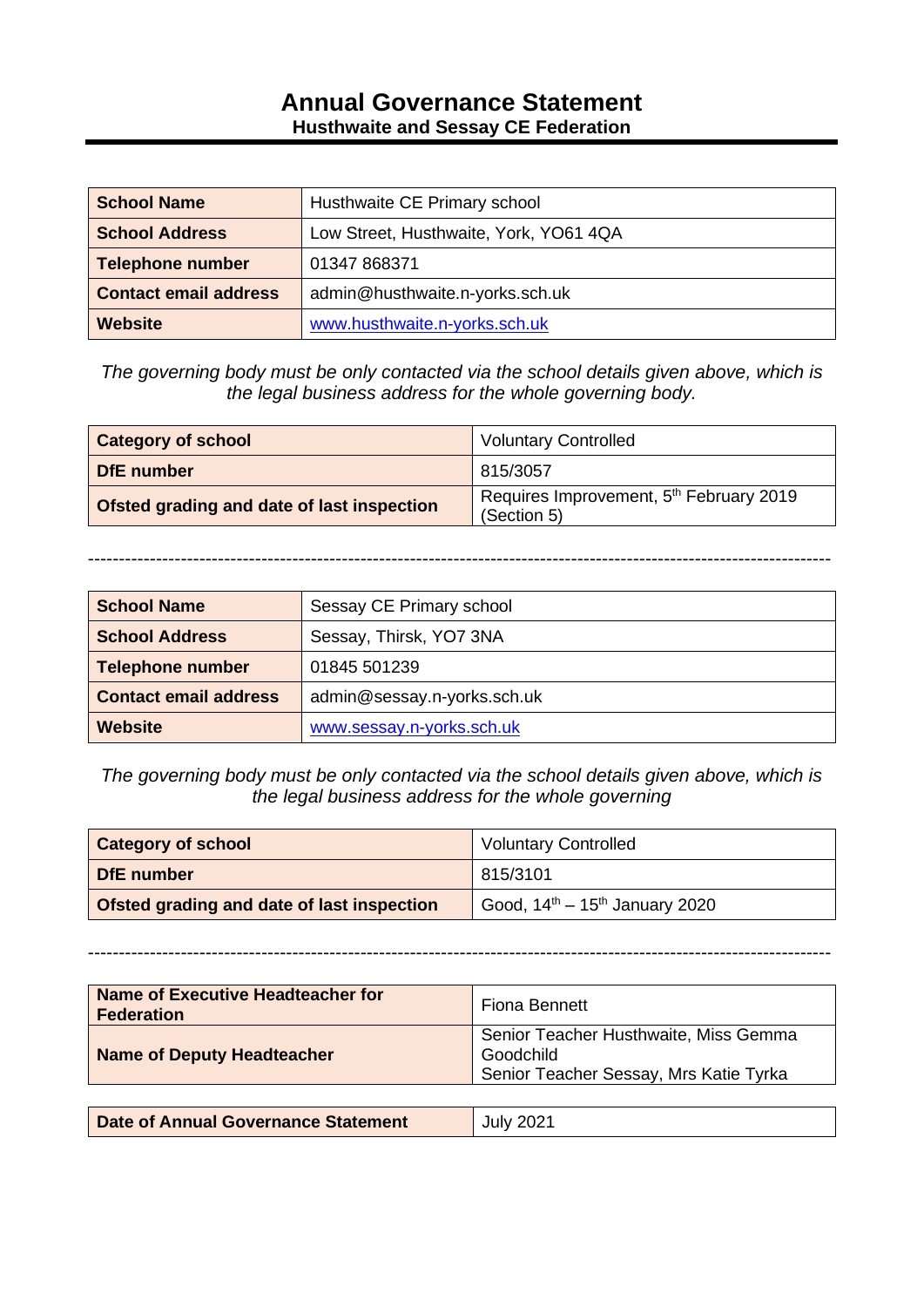# **The core functions of the governing body**

As defined by the Department for Education (DfE) in The School Governance (Roles, Procedures and Allowances) (England) Regulations 2013, the core functions of the governing body include:

- Ensuring clarity of vision, ethos and strategic direction;
- Holding the Headteacher to account for the educational performance of the school and its pupils; and
- Ensuring the sound, proper and effective use of the school's financial resources.

In exercising their functions the governing body shall

- Act with integrity, objectivity and honesty and in the best interests of the school; and
- Be open about the decisions they make and the actions they take and in particular shall be prepared to explain their decisions and actions to interested parties.

#### *Our governing body has a code of conduct which is reviewed and agreed annually. All governors and associate members are obliged to abide by this code.*

### **Legal constitution of the governing body**

The governing body was formally constituted on 31<sup>st</sup> October 2016

| <b>Category of Governor</b>                        | Appointed or elected onto the governing body?                                               |  |
|----------------------------------------------------|---------------------------------------------------------------------------------------------|--|
| 6 x Co-opted Governors<br>(incl 1 member of staff) | Appointed by the governing body                                                             |  |
| 2 x Foundation Governors                           | Appointed by the diocese                                                                    |  |
| 2 x Parent Governors                               | Elected on to the governing body by parents of pupils at the<br>school (1 from each school) |  |
| 1 x Headteacher                                    | Governor by virtue of employment by the school                                              |  |
| 1 x Staff Governor                                 | Elected on to the governing body by all staff employed by the<br>school                     |  |
| 1 x Local Authority Governor                       | Nominated by the Local Authority, and appointed by the<br>governing body                    |  |
| Total number of governors = $13$                   |                                                                                             |  |

### **Who volunteers on the school's governing body?**

| <b>Category of Governor</b>                                             | <b>Full Name</b>               | <b>Term of Office</b> |
|-------------------------------------------------------------------------|--------------------------------|-----------------------|
| Co-opted                                                                | Mrs Gill Shaw                  | $02/07/19 - 01/07/23$ |
| Co-opted                                                                | Mrs Katie Tyrka (Staff Member) | 31/10/20 - 30/10/24   |
| Co-opted                                                                | Mr Jim Squelch                 | $09/07/18 - 08/07/22$ |
| Co-opted                                                                | Mrs Mary Sigsworth             | 01/12/20 - 30/11/24   |
| Mrs Olivia Spilman (Maternity leave<br>Co-opted<br>01/12/20 - 01/09/21) |                                | 01/10/20 - 30/09/24   |
| Co-opted                                                                | Vacancy                        |                       |
| Foundation                                                              | Mrs Judith Walburn             | 31/10/20 - 30/10/24   |
| Foundation                                                              | <b>Rev Liz Hassall</b>         | $31/10/16 - 31/12/20$ |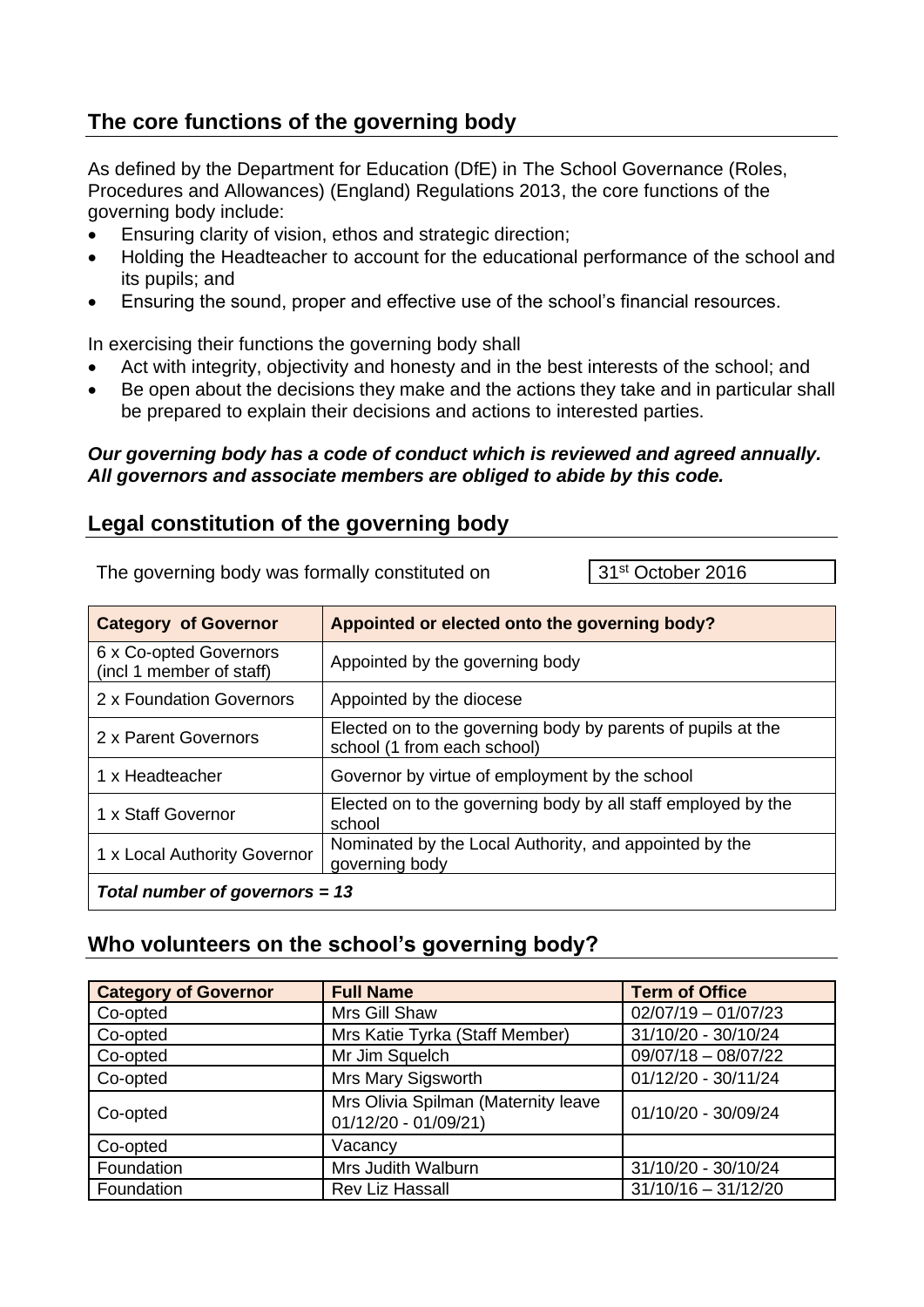| Foundation             | 01/03/21 - 28/02/25<br>Mr Malcolm French |                       |
|------------------------|------------------------------------------|-----------------------|
| Parent                 | Mrs Louisa Carolan                       | 01/11/20 - 30/10/24   |
| Parent                 | 20/12/17 - 19/12/21<br>Mrs Liz Hebdon    |                       |
| Headteacher            | Miss Fiona Bennett                       | $31/10/18 - 31/31/21$ |
| <b>Staff</b>           | Mrs Trudi Jackson                        | 31/10/20 - 30/10/24   |
| <b>Local Authority</b> | Miss Laken Robson                        | 31/10/17 - 30/10/21   |

| The Clerk to Governors is      | <b>Lesley Barber</b>                          |  |
|--------------------------------|-----------------------------------------------|--|
| The Chair of Governors is      | Judith Walburn and Louisa Carolan (co-chairs) |  |
| The Vice Chair of Governors is | Mr Jim Squelch                                |  |

*This governing body also has Associate Members. Associate Members are not governors but they are public volunteers. They are appointed by the governing body to support the ongoing work and duties of the governing body. The number of Associate Members is determined by the governing body.*

| <b>Associate Members</b> | <b>Term of office</b> | Voting rights at committee level? |
|--------------------------|-----------------------|-----------------------------------|
| Mrs Sarah Dixon          | 31/10/20 - 30/10/24   | None                              |
| Mrs Louise Waite         | 31/10/20 - 30/10/24   | None                              |
| Mrs Sue Thorne           | $06/12/18 - 23/07/21$ | <b>None</b>                       |
| Miss Gemma Goodchild     | 31/10/20 - 30/10/24   | <b>None</b>                       |

## **How the governing body delegates and distributes its duties**

The governing body agreed to form the following committees on 31<sup>st</sup> October 2016. This is reviewed annually.

| <b>Committee 1 School Improvement</b>                                                                                 | <b>Committee 2 Resources</b>                                                                                                              |  |
|-----------------------------------------------------------------------------------------------------------------------|-------------------------------------------------------------------------------------------------------------------------------------------|--|
| Attendees<br>Fiona Bennett<br>Gill Shaw (Chair)<br><b>Rev Liz Hassall</b><br>Judith Walburn                           | Attendees<br>Fiona Bennett<br>$\bullet$<br>Jim Squelch (Chair)<br>$\bullet$<br>Louisa Carolan<br>$\bullet$<br>Olivia Spilman<br>$\bullet$ |  |
| Sue Thorne<br>Gemma Goodchild<br>Katie Tyrka<br>Trudi Jackson<br>Liz Hebdon                                           | Mary Sigsworth<br>$\bullet$<br>Laken Robson<br>$\bullet$<br>Sarah Dixon<br>$\bullet$<br>Louise Waite<br>$\bullet$                         |  |
| Remit of committee<br>• Focuses on teaching, pupil progress, the<br>curriculum and the school community as a<br>whole | Remit of committee<br>Overseeing the financial performance of the<br>school                                                               |  |

Specific panels of the governing body are convened as required for

- School Complaints and complaints appeal
- Staff dismissal and staff dismissal appeal
- Pupil Discipline

Membership to be drawn from the pool of eligible governors across the whole governing body with different representatives on the two staffing and two complaints committees

• Headteacher's performance management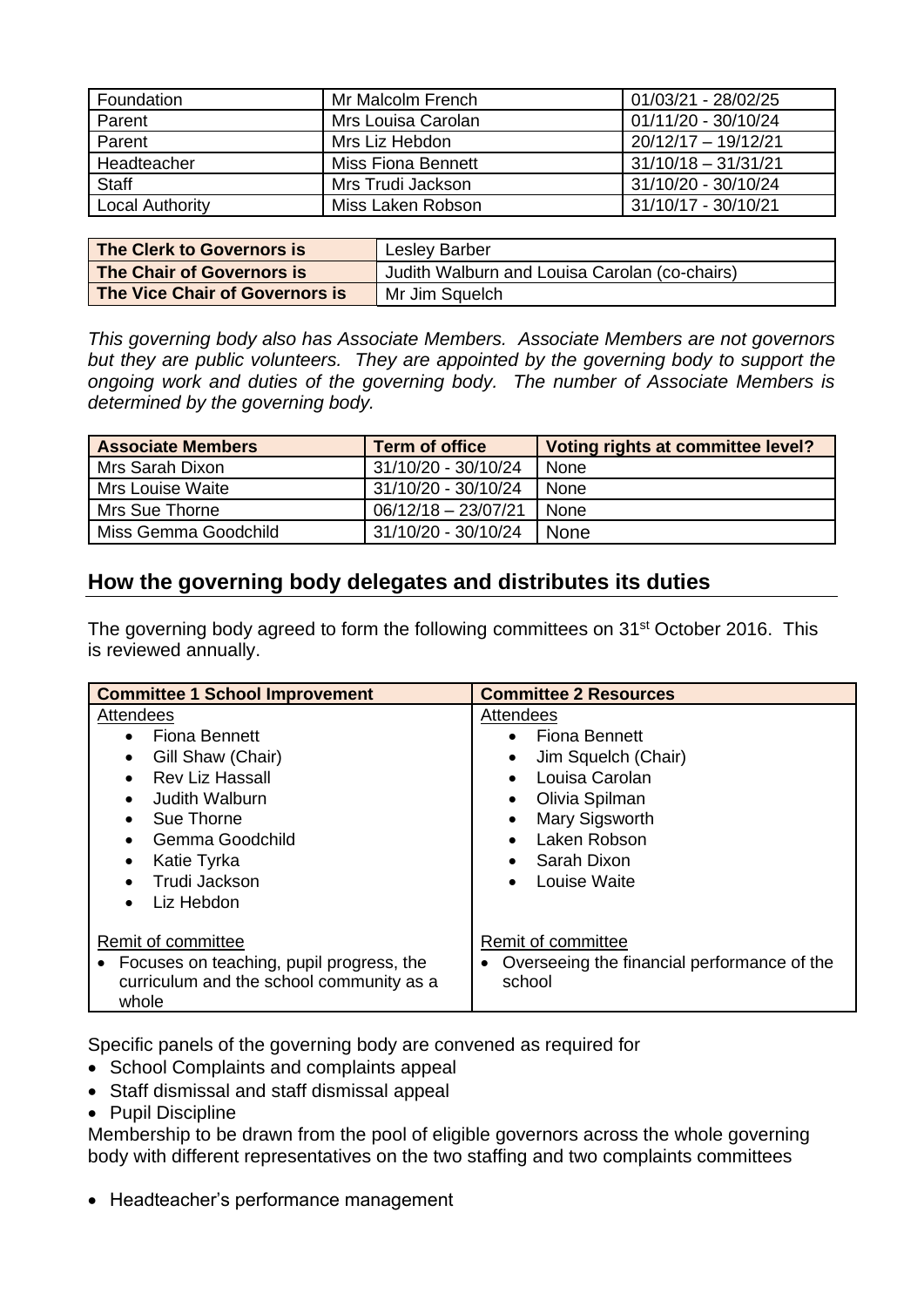Panel: Rev Liz Hassall, Judith Walburn, Jim Squelch

The governing body delegates some specific functions to some governors covering specific areas of school life. These governors are known as Link Governors. Our school has the following link governors.

| <b>Area of responsibility</b>                   | <b>Named Governor</b>        |
|-------------------------------------------------|------------------------------|
| Safeguarding                                    | Liz Hebdon                   |
| Sex and Relationship Education                  | Liz Hebdon                   |
| <b>Equality and Race Relations</b>              | Liz Hebdon                   |
| Special Educational Needs and Disability (SEND) | Laken Robson                 |
| <b>Pupil Premium</b>                            | Laken Robson                 |
| English                                         | <b>Gill Shaw</b>             |
| <b>Maths</b>                                    | Jim Squelch                  |
| <b>Church Aspects</b>                           | Liz Hassall / Malcolm French |
| <b>EYFS</b>                                     | Judith Walburn               |
| Science                                         | Louisa Carolan               |
| <b>Support Staff</b>                            | Sue Thorne                   |
| <b>Teaching Staff</b>                           | Judith Walburn               |
| <b>Health and Safety</b>                        | Judith Walburn               |

## **Governing body and committee meeting attendance**

|                      | <b>Meeting Dates and Attendance</b>             |                                                          |                                                 |
|----------------------|-------------------------------------------------|----------------------------------------------------------|-------------------------------------------------|
| <b>Governor Name</b> | <b>Full Governing</b><br><b>Body Attendance</b> | <b>School Improvement</b><br><b>Committee Attendance</b> | <b>Resources Committee</b><br><b>Attendance</b> |
| <b>Fiona Bennett</b> | 5/5                                             | 4/4                                                      | 4/4                                             |
| Judith Walburn       | 5/5                                             | 3/4                                                      | n/a                                             |
| Louisa Carolan       | 5/5                                             | n/a                                                      | 4/4                                             |
| Rev Liz Hassall      | 2/2                                             | 1/1                                                      | n/a                                             |
| Liz Hebdon           | 5/5                                             | 3/4                                                      | n/a                                             |
| Laken Robson         | 3/5                                             | n/a                                                      | 4/4                                             |
| Gemma Goodchild      | 1/1                                             | 1/1                                                      | n/a                                             |
| Katie Tyrka          | 4/5                                             | 4/4                                                      | n/a                                             |
| Olivia Spilman       | 1/2                                             | n/a                                                      | 1/2                                             |
| Jim Squelch          | 5/5                                             | n/a                                                      | 4/4                                             |
| <b>Gill Shaw</b>     | 3/5                                             | 4/4                                                      | n/a                                             |
| Trudi Jackson        | 4/4                                             | 3/3                                                      | n/a                                             |
| Mary Sigsworth       | 4/4                                             | n/a                                                      | 3/3                                             |
| Malcolm French       | 3/3                                             | n/a                                                      | n/a                                             |

## **Governing body effectiveness and impact**

The Governing body aims to hold the Headteacher to account for the educational performance of the federation and its pupils by regular visits into school as link governors, attending meetings, questioning and challenging at all times.

Our governance committees have continued to meet throughout the Covid-19 via Zoom. The resources committee met four times to oversee the financial performance of the schools, making sure the money is well spent, taking into account Pupil Premium and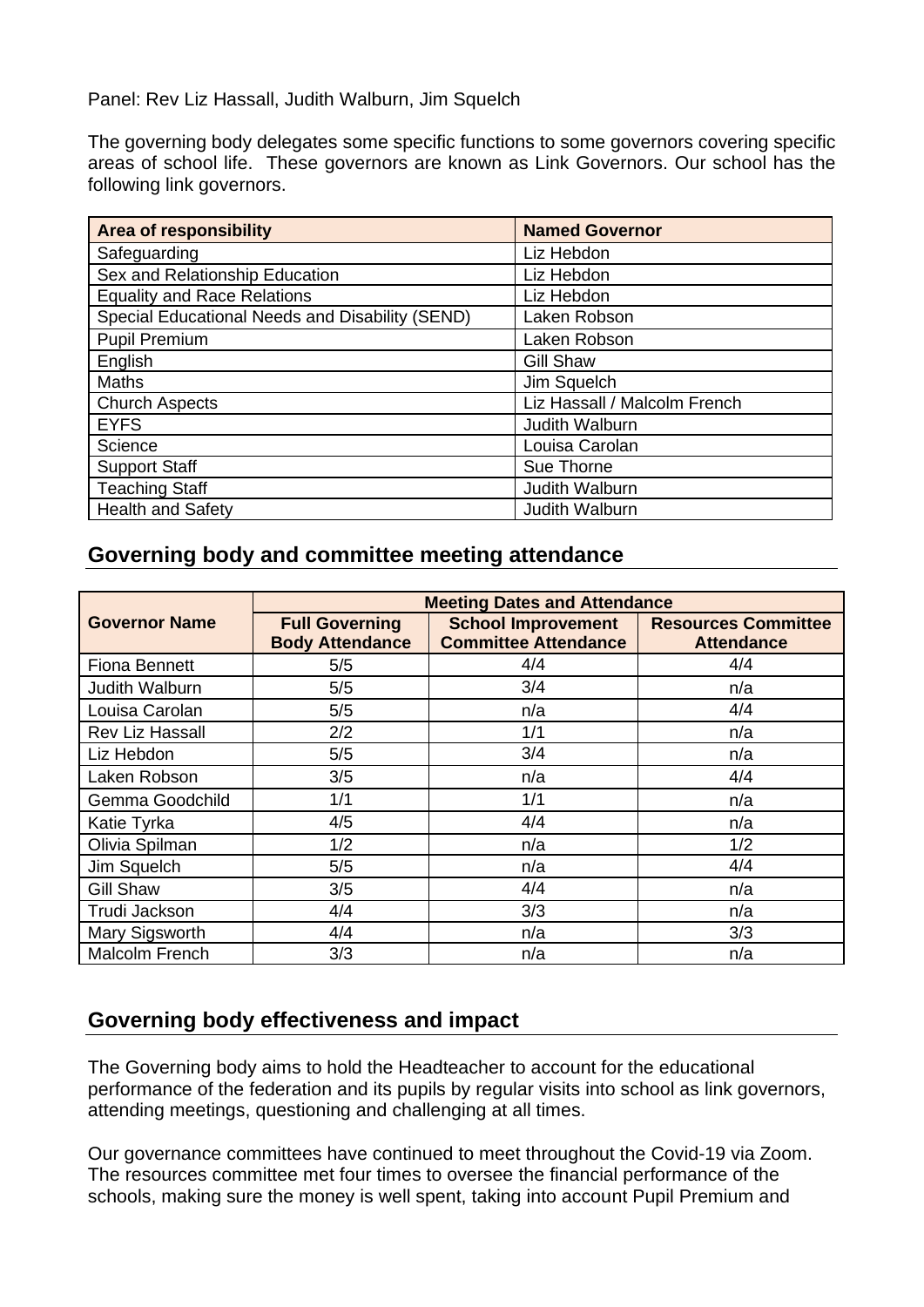sports funding. The school Improvement Committee met four times via zoom to oversee curriculum development and pupil progress during remote learning.

#### **Find out more about our schools**

- Link to Ofsted report <http://www.ofsted.gov.uk/inspection-reports/find-inspection-report>
- The schools' pupil premium and sports funding can be accessed through the individual websites
- Link to Parent View Portal, which seeks parents' opinions on aspects of our school, from the quality of teaching, to dealing with bullying and poor behaviour. <https://parentview.ofsted.gov.uk/>

## **Governing Body Register of Interests (2020/2021)**

#### **This register must**

- state the name and category of each governor
- set out any relevant business interests
- set out details of any other educational establishments that they govern
- set out any relationship details between governors and members of staff, including spouses, partners and relatives.

| <b>Full Name</b>                                            | <b>Category of</b><br><b>Governor</b> | <b>Declarations of Members' Interests:</b><br><b>Business, Educational and Personal</b> |
|-------------------------------------------------------------|---------------------------------------|-----------------------------------------------------------------------------------------|
| Mrs Gill Shaw                                               | Co-opted                              | None Declared                                                                           |
| Mrs Katie Tyrka (Staff Member)                              | Co-opted                              | None Declared                                                                           |
| Mr Jim Squelch                                              | Co-opted                              | None Declared                                                                           |
| Mrs Mary Sigsworth                                          | Co-opted                              | None Declared                                                                           |
| Mrs Olivia Spilman (Maternity<br>leave 01/12/20 - 01/09/21) | Co-opted                              | Linked by marriage to the neighbouring farm at<br>Sessay                                |
| Vacancy                                                     | Co-opted                              | None Declared                                                                           |
| Mrs Judith Walburn                                          | Foundation                            | <b>None Declared</b>                                                                    |
| <b>Rev Liz Hassall</b>                                      | Foundation                            | Vicar of local churches and Governor at Crayke<br><b>CE Primary School</b>              |
| Mr Malcolm French                                           | Foundation                            | <b>None Declared</b>                                                                    |
| Mrs Louisa Carolan                                          | Parent                                | <b>None Declared</b>                                                                    |
| Mrs Liz Hebdon                                              | Parent                                | Family interest in Hebdon and Sons                                                      |
| <b>Miss Fiona Bennett</b>                                   | Headteacher                           | Executive Headteacher and therefore governor<br>at Husthwaite and Sessay CE Federation  |
| Mrs Trudi Jackson                                           | <b>Staff</b>                          | <b>None Declared</b>                                                                    |
| Miss Laken Robson                                           | <b>Local Authority</b>                | None Declared                                                                           |

*Each governor has declared their interests as given above in writing to the governing body.* 

#### **Chair of Governor's signature**